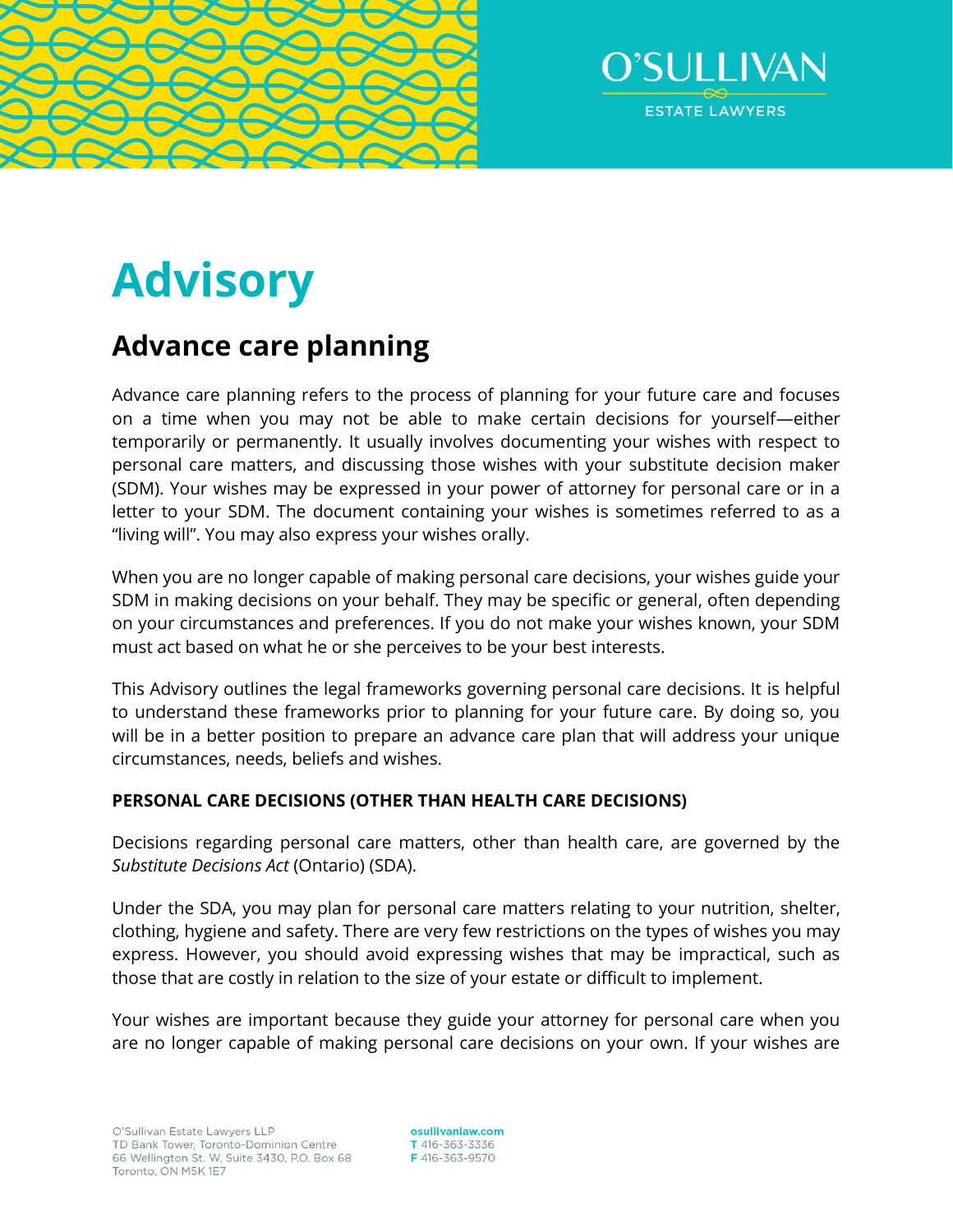

unknown, your attorney must act in accordance with your best interests under the SDA if you are subject to Ontario law.

Notwithstanding their critical importance, it seems that letters of wishes tend to be underutilized. Where they are used, they are often limited in scope to deal with end-of-life matters only, and not as often with a variety of non-health care matters. These matters are critical to our everyday lives, and should be considered in the formulation of any advance care plan. The following questions provide some guidance as to matters you may wish to consider and include in your unique letter of wishes:

- Do you prefer to remain in your home setting for as long as reasonably possible, as opposed to institutional care? In order to remain in your home, do you want to receive nursing and medical care in your home, such as may be provided by live-in or live-out caregivers?
- Do you have an accustomed lifestyle that you wish to be adhered to as much as possible?
- Under what circumstances would you want to reside in an institutional setting? Do you have a preference as to which ones? Do you have a geographical preference, such as one in your existing residential area or would you prefer to reside in one closer to your family or friends? What special services should be provided?
- Do you require special clothing, footwear or apparel? Do you have special hygiene or personal grooming requirements or preferences, including as to cost and service providers?
- Do you have special transportation requirements or preferences?
- Do you wish to pursue any special activities, including outings?
- Do you have any dietary preferences or restrictions?

If you have preferences with respect to any of the above matters, it is a good idea to express your wishes in a detailed manner, as opposed to relying on general statements.

As discussed in greater detail below, your substitute decision maker is not required to follow your wishes if they are not "applicable in the circumstances". This may be the case where your circumstances have changed since you expressed your wishes, or where your wishes are vague, unclear, or imprecise.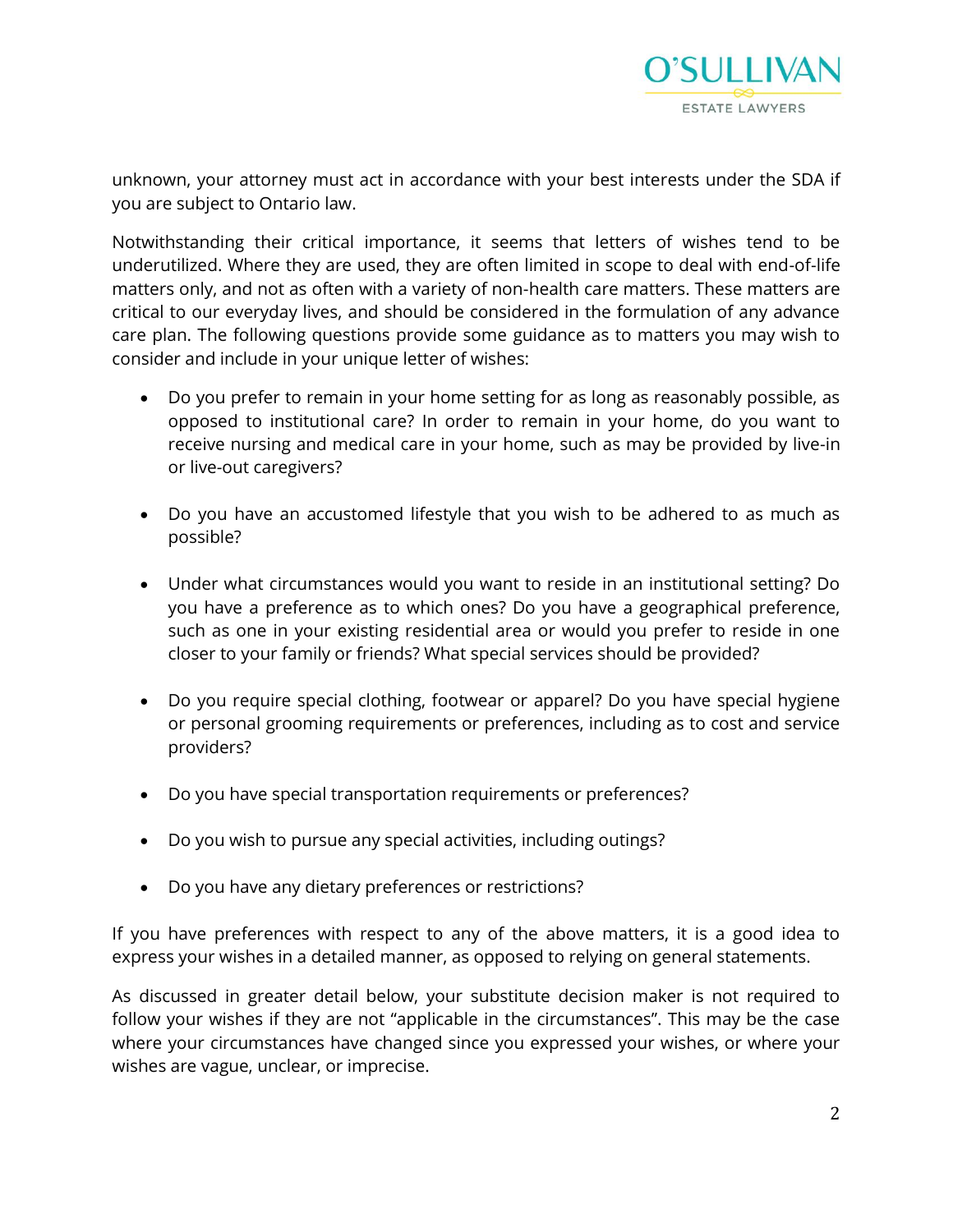

Take, for example, the following wish expressed by a person while young and healthy: "It is my wish that I remain living in my home until my death". It is likely this wish would be considered inapplicable if the person were to become totally dependent on others for his or her every need and required medical assistance that could not reasonably be provided in his or her home setting.

Instead of expressing your wishes generally, they can be tailored to your unique personal circumstances and they should contemplate various scenarios. It is important to update them as your circumstances change.

#### **HEALTH CARE**

The *Health Care Consent Act* (Ontario) (HCCA) only governs health care decisions (such as consenting to surgery), and does not apply to other personal care matters. Under the HCCA, health care practitioners must obtain your consent before administering or withdrawing treatment, except in emergency situations. If you are unable to consent due to a lack of capacity, your SDM may consent or refuse to consent on your behalf. For example, where a person is suffering from advanced dementia and is no longer capable of swallowing, a health care practitioner must obtain the consent of the person's SDM before a feeding tube may be inserted.

Your SDM is guided by any prior wishes expressed by you while capable and must follow those wishes if they are applicable in the circumstances. The following describes this framework in greater detail.

#### **Capacity**

Your SDM may only act on your behalf if you are incapable. The law presumes a person is capable to make health care decisions. Health care practitioners are entitled to rely on that presumption unless they have reasonable grounds to believe you are incapable of making a decision with respect to the proposed treatment. You will be found incapable if you are unable to understand information relevant to making a decision about the treatment or if you are unable to appreciate the reasonably foreseeable consequences of your decision. Capacity must be determined with respect to each proposed treatment. If you are found incapable with respect to one particular proposed treatment, it does not mean that you are incapable with respect to all future treatments. The following example illustrates some of the above issues.

Laura was recently diagnosed with early onset Alzheimer's disease. She often *exhibits various symptoms of Alzheimer's disease, including confusion and memory loss. One day while gardening, Laura suffered a heart attack and was*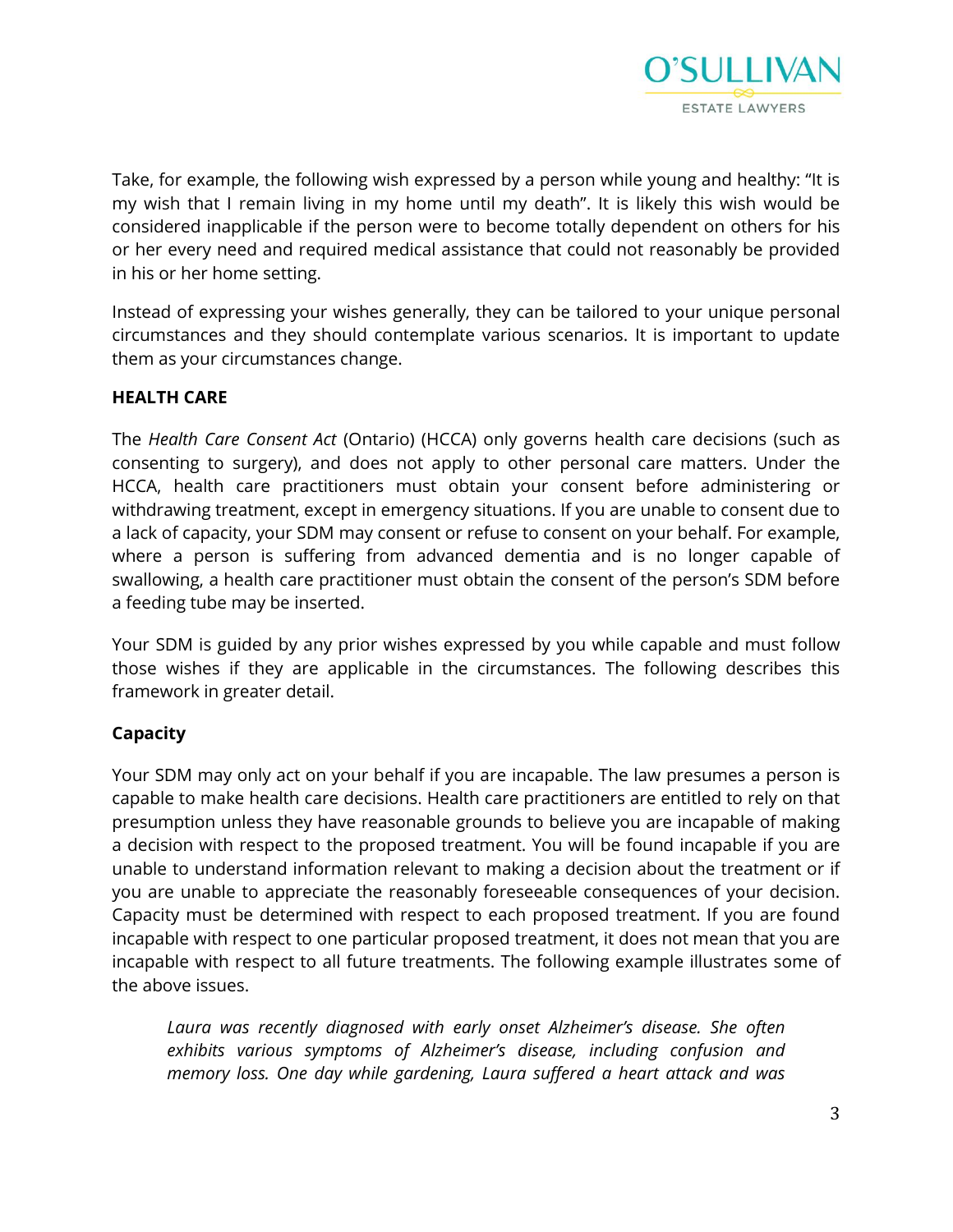

*rushed to a hospital by her husband, George. After being examined on arrival, the emergency room physician recommended that Laura undergo emergency bypass surgery.* 

*The stress of the situation caused Laura to become more confused than normal. The emergency room physician determined that Laura was incapable of appreciating the reasonably foreseeable consequences of consenting or refusing consent to the surgery. Consequently, George, as Laura's SDM, was asked to provide consent to the surgery on Laura's behalf, which he did.* 

*Laura remained in the hospital for one month after surgery. Prior to leaving the hospital, it was recommended that Laura undergo a second bypass surgery. At the time the treatment was recommended, Laura's physician determined that she was capable to consent or refuse consent to the surgery. After carefully considering the advantages and disadvantages of the surgery, Laura decided not to undergo the surgery.* 

If a health care practitioner determines you are incapable of making a particular health care decision and you disagree with that finding, you may apply to the Ontario Consent and Capacity Board (CCB), which is an independent body that adjudicates consent and capacity issues, to have the finding reviewed. Pending the outcome of the review, your health care practitioner must not administer or withdraw treatment, except in emergency situations.

#### **Substitute Decision Making**

If you are incapable, your SDM may give or refuse consent on your behalf. In making that decision, your SDM must act in accordance with any prior wishes that you expressed while capable, such as those expressed in a letter of wishes to your attorney for personal care or those expressed orally to your SDM or other person. Your wishes speak to your substitute decision maker, and not to your health care practitioners. If your SDM is unaware of any relevant wishes, he or she must act in accordance with your best interests. In determining your best interests, your SDM must consider the following:

- Your values and beliefs while you were capable;
- Any wishes you express while incapable;
- Whether treatment is likely to:
	- o improve your condition or well-being,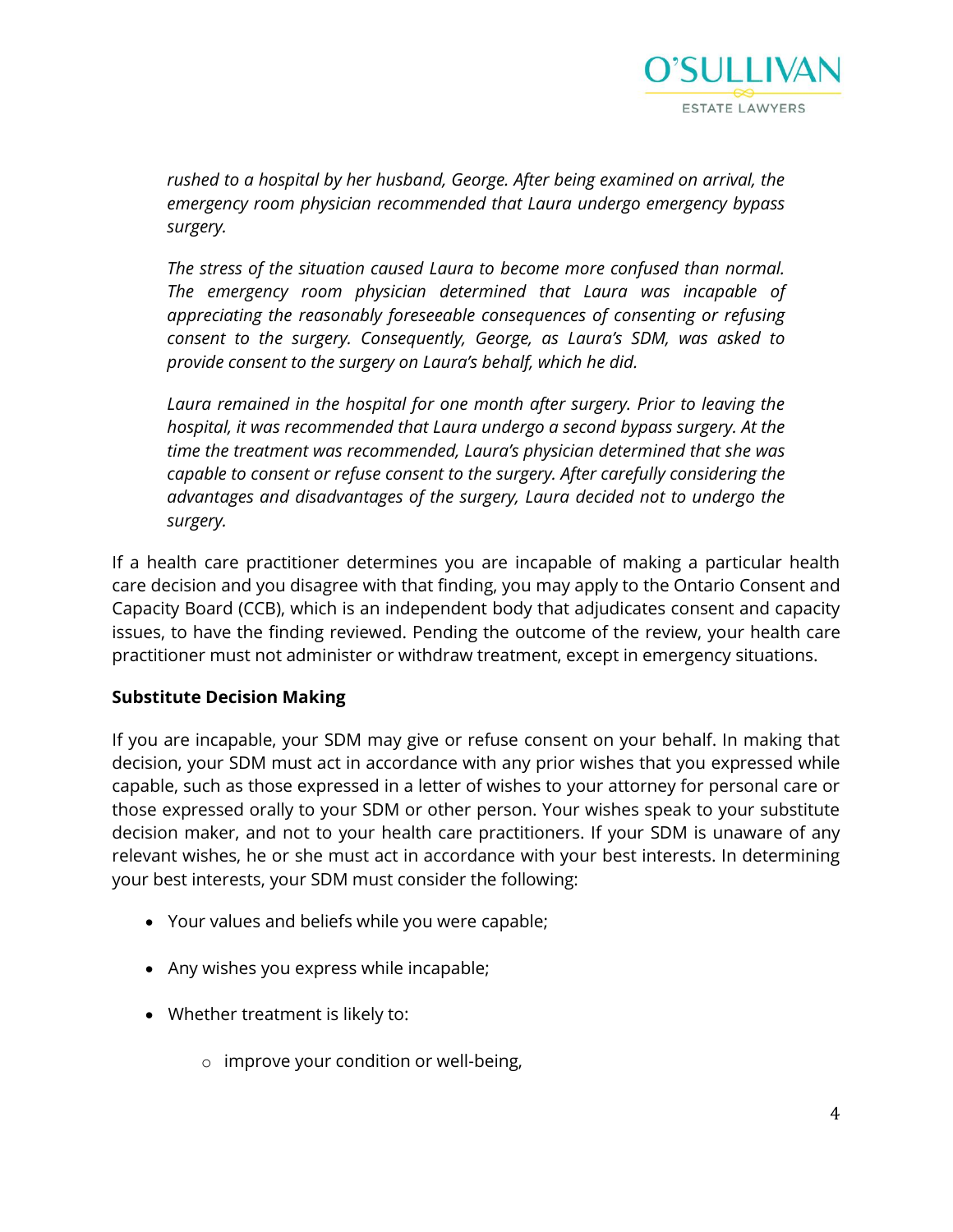

- o prevent your condition or well-being from deteriorating, or
- o slow the rate that your condition or well-being is likely to deteriorate;
- Whether your condition or well-being is likely to improve, remain the same, or deteriorate without the treatment;
- Whether the expected benefit outweighs the possible harm; and
- Whether a less restrictive or intrusive treatment would be as beneficial as the proposed treatment.

#### **Your Substitute Decision Maker**

With respect to health care decisions, your SDM will be the highest ranking person in the following list that is capable of acting, at least 16 years old, available and willing to act as your SDM:

- 1. Guardian of the person a person appointed by a court to make personal care decisions on your behalf.
- 2. Attorney for personal care a person appointed by you in your power of attorney for personal care.
- 3. Representative appointed by the CCB a person appointed by the CCB to make a specific health care decision.
- 4. Spouse or partner spouse includes common law spouses and partner includes persons who have lived together for at least one year and have a close personal relationship that is of primary importance in both persons' lives.
- 5. Child or parent, other than a parent with right of access only.
- 6. Parent with right of access only.
- 7. Brother or sister.
- 8. Any other relative a relative includes any person related by blood, marriage or adoption.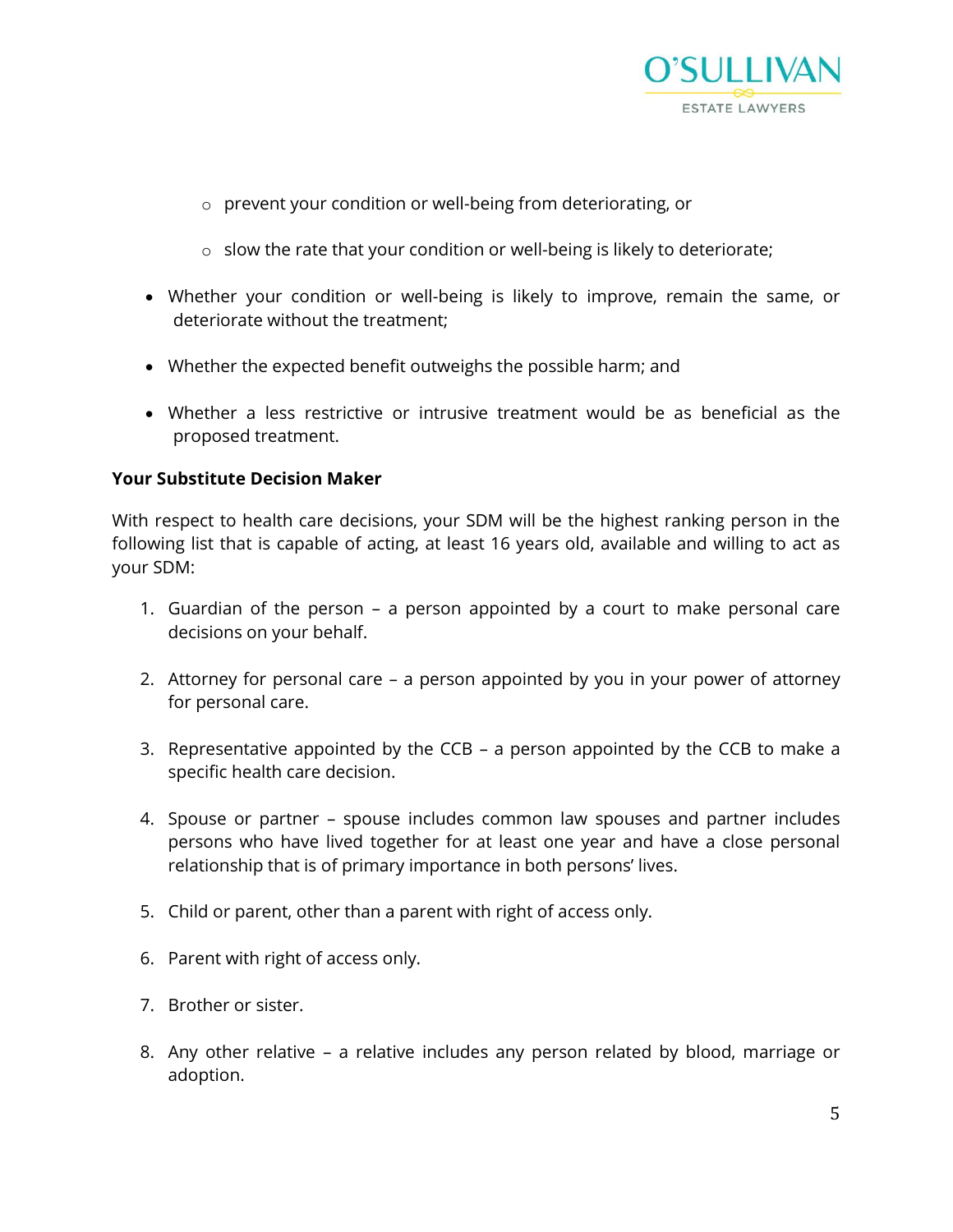

Despite the above hierarchy, a person described above who is present or has otherwise been contacted may give or refuse consent if he or she believes that no other higher or equally ranked person exists or, if that person exists and is not described in 1 to 3 above, would not object to him or her making the decision.

Equally ranked persons must act together or may appoint one of themselves to act as your SDM. If they are unable to agree on a decision, the Public Guardian and Trustee will be required to make that decision on your behalf, resulting in unnecessary delay and possibly arguments among family members during an already stressful time. This result can be avoided by appointing an attorney for personal care. If you fail to appoint an attorney, a person who you might not otherwise want to act on your behalf may become your SDM, which may result in decisions being made not in accordance with your values and beliefs. In those circumstances, even though you are incapable, you may apply to the CCB to have an alternative person be your SDM or an alternative person could apply to the CCB to be appointed.

The following example illustrates a situation that could have been avoided if an attorney for personal care had been appointed.

*Jessica has been in a relationship with Paul for the past eight years. They intend to purchase a home together in the near future. Jessica has one daughter, Sarah, from a prior marriage. Jessica and Sarah have been estranged for over ten years.* 

*On her drive home from work one rainy day, Jessica lost control of her car and crashed into a telephone pole. Jessica was found unconscious at the scene and was rushed to the hospital where she was treated for non-life threatening injuries. A year after her accident, Jessica has not regained consciousness and it has been determined that she will remain in a permanent vegetative state for the rest of her life.* 

*Jessica's physician recommended that her life support be removed. Since Paul is not Jessica's guardian of the person, attorney for personal care, spouse, or partner, Sarah would be her mother's SDM, assuming she is willing and capable to act in that capacity. Given the strained relationship between Jessica and Sarah, it is likely that Jessica would have instead wanted Paul to be her SDM. Nevertheless, Sarah would be entrusted to determine whether her mother would be removed from life support or not.*

*Paul could apply to the CCB to be appointed as Jessica's SDM or to court to be appointed as her guardian of person (and, effectively, her SDM), but there is no*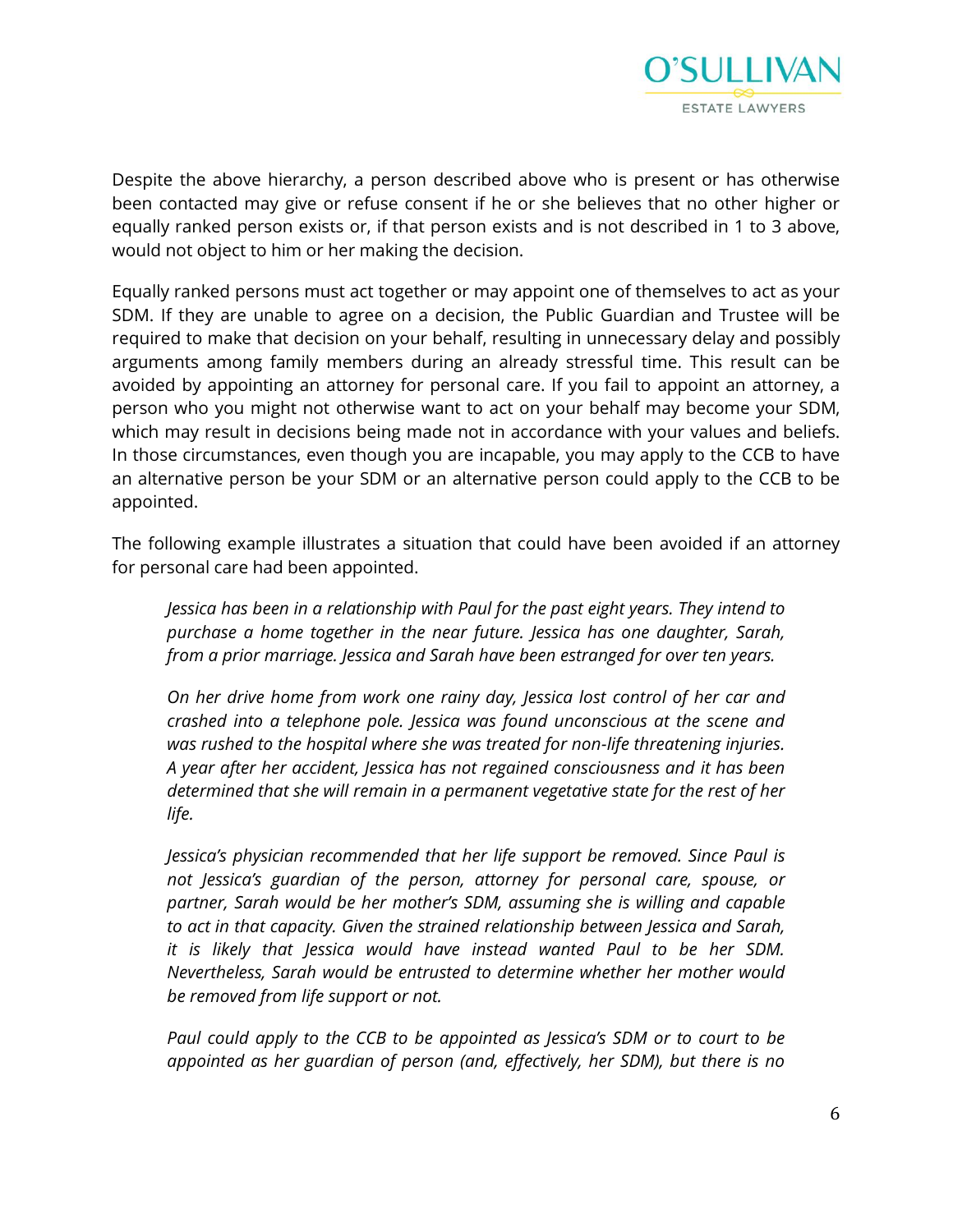

*guarantee that the CCB or the court would appoint Paul over Sarah in such circumstances.* 

For more information on appointing an attorney for personal care, please see our Advisory titled "Planning for Incapacity Using a Power of Attorney".

#### **The Role of Health Care Consent**

Health care practitioners may not administer or withdraw treatment without your consent, except in emergency situations. Consent is valid only if it relates to the treatment, and it is informed, given voluntarily and is not obtained through misrepresentation or fraud. For consent to be informed, the health care practitioner must disclose information about matters that a reasonable person in the same circumstances would require in order to make a decision, including the nature of the treatment, its expected benefits, material risks, and material side effects, as well as alternative courses of action and the likely consequences of refusing the treatment. If you are incapable, such information must be provided to your SDM so that he or she can make an informed decision.

You may also consent to future treatments that have not yet been proposed if those treatments are part of a plan of treatment. A plan of treatment is developed in consultation with your health care practitioners. It deals with health problems you currently have or are likely to have in the future given your current health condition and it provides for the administration or withdrawal of various treatments or courses of treatment. If you consent to a plan of treatment and later become incapable, your health care practitioner may administer or withdraw treatment in accordance with your plan of treatment. Your SDM, however, may withdraw your previously given consent if appropriate in the circumstances.

In an emergency, health care practitioners may provide treatment without consent if the delay required in obtaining consent or refusal on your behalf would prolong your suffering or would put you at risk of sustaining serious bodily harm. If your health care practitioner is aware of any wishes expressed by you while capable, he or she must act in accordance with those wishes if they are applicable in the circumstances. As well, if your SDM refuses treatment on your behalf in an emergency, your health care practitioner may nonetheless provide treatment if he or she believes your SDM is not acting in accordance with your wishes or best interests.

#### **Health Care Treatment**

Your health care practitioners determine which treatments are medically appropriate in your circumstances. An inappropriate treatment does not have to be proposed or administered. If a treatment is proposed, it may not be administered or withdrawn without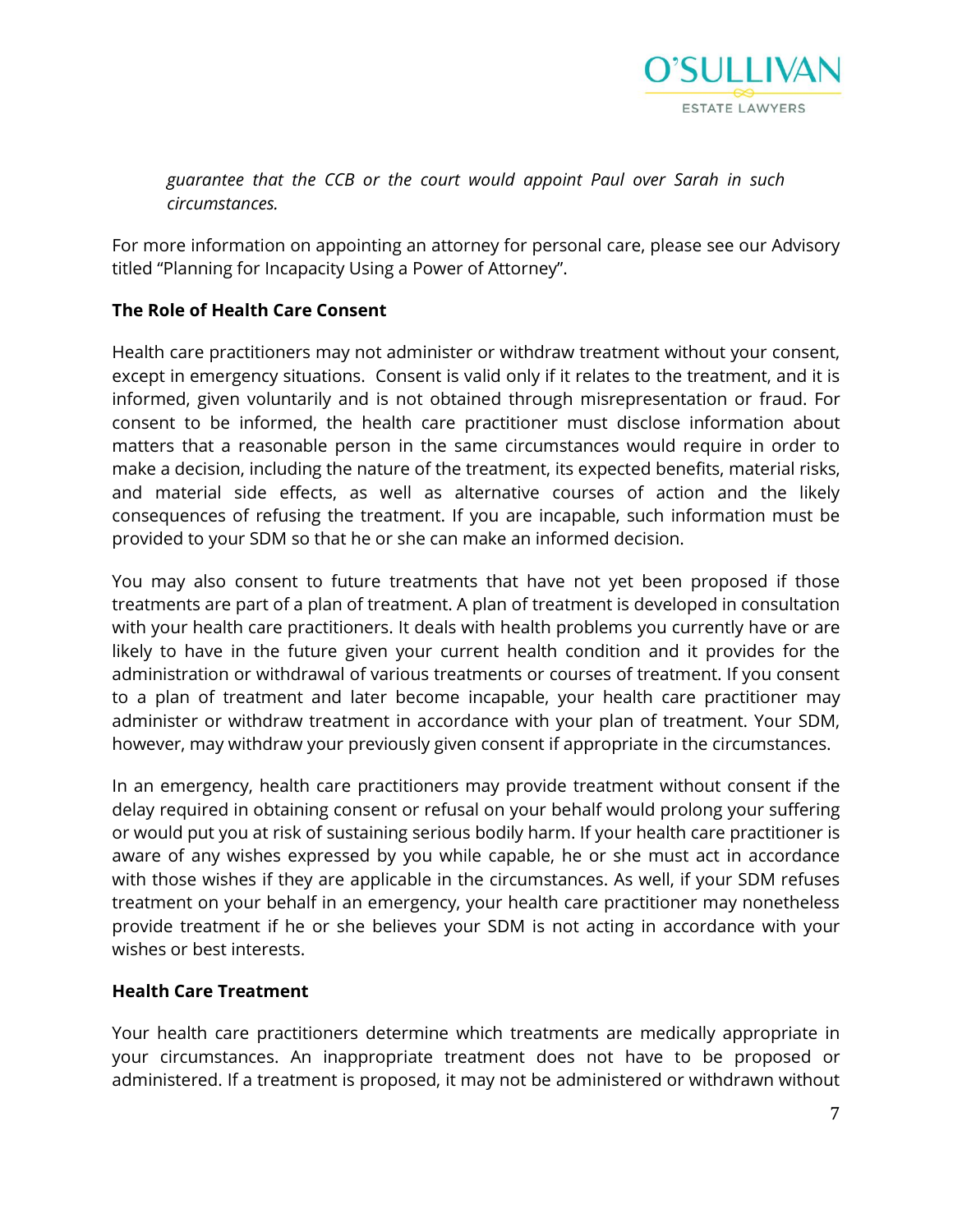

your consent or your SDM's consent. Treatment is defined as anything done for a therapeutic, preventive, palliative, diagnostic, cosmetic or other health-related purpose. In *Cuthbertson v. Rasouli,* the Supreme Court of Canada held that treatment also includes the removal of life support.

#### **The Importance of Your Wishes in Health Care Treatment**

Your wishes guide your SDM when making health care decisions on your behalf. If you do not express any wishes, your SDM must act based on what he or she perceives to be your best interests. Some people prefer that arrangement for various reasons, while others prefer to set out their wishes in order to ensure that decisions are made in accordance with their preferences, values, and beliefs.

#### **Written Wishes and Oral Wishes**

Wishes may be expressed in writing, such as in a power of attorney for personal care or in an accompanying letter of wishes, or orally. Later wishes prevail over earlier wishes, even where later oral wishes conflict with earlier written wishes. It is generally advisable that you set out your wishes in writing as various issues may arise if you express your wishes orally. For instance, health care practitioners are generally reluctant to follow later oral wishes that conflict with earlier written wishes. If the health care practitioner has reason to doubt that later oral wishes are your true wishes, he or she may apply to the CCB for direction. This may result in a delay of treatment and may create a stressful situation for your SDM and family members. Where there is a possibility that family members may challenge decisions made by your SDM, it is helpful if your SDM can refer them to your written wishes when responding to any such challenges. If you express your wishes in writing, it is still important to discuss those wishes with your SDM, especially if you choose to express generally. Those discussions provide your SDM with greater context when making decisions on your behalf.

#### **Prior Wishes Prevail**

Your SDM must follow any prior wishes expressed by you while you were capable if it is possible to comply with them and if they are applicable in the circumstances. Wishes are not to be applied mechanically or literally. Your SDM, not your health care practitioners, must interpret your wishes and determine whether they are applicable in the circumstances.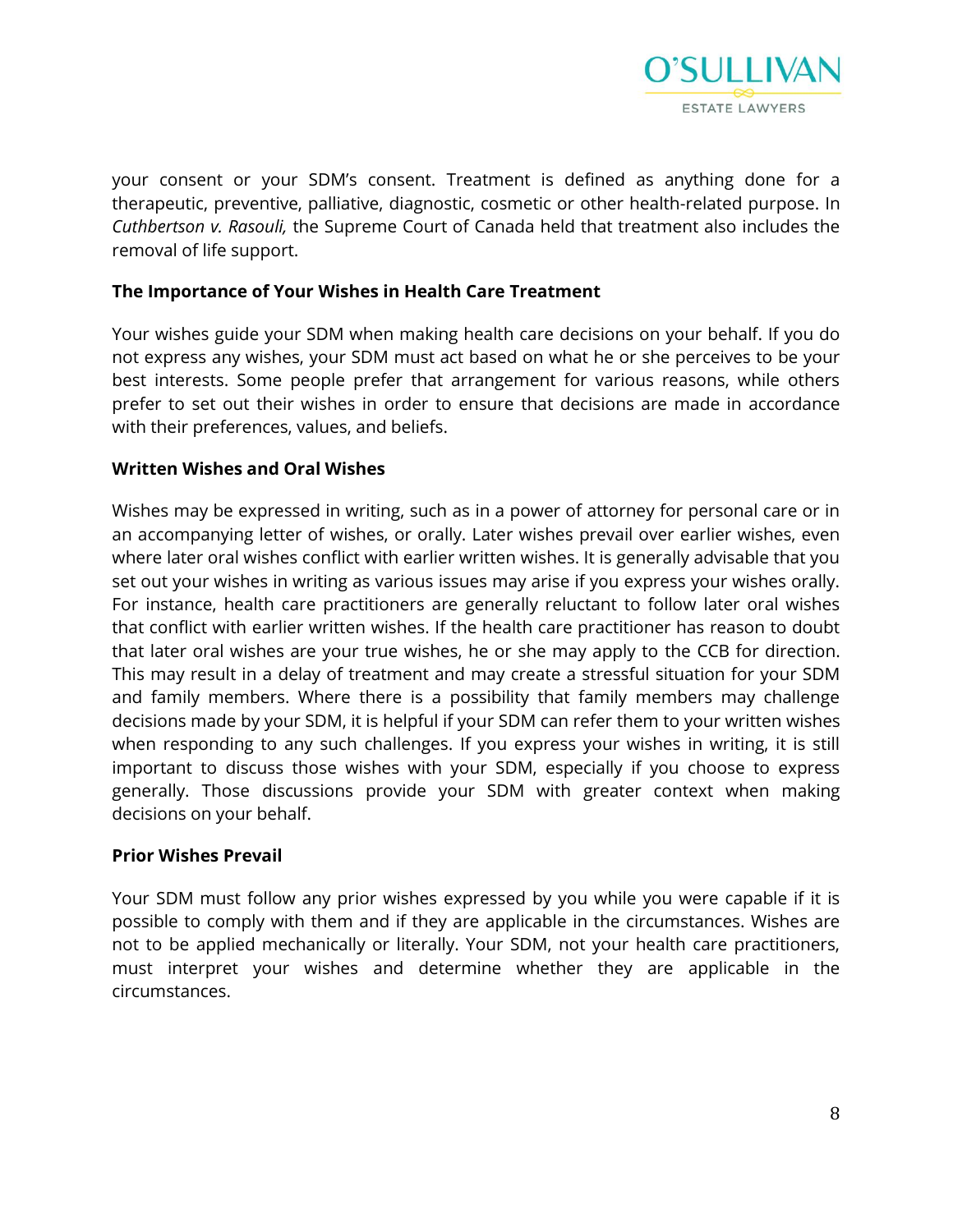

#### **Inapplicable Wishes**

Wishes that are vague, unclear and lack precision are most often treated as not applicable in the circumstances. These may include wishes expressing general sentiments in contemplation of an uncertain future. In certain situations, wishes may also not be applicable as a result of changes in condition, prognosis and treatment options.

Wishes tend to be applicable in the circumstances where they arise out of deeply held beliefs, such as a Jehovah's Witness wish not to receive a blood transfusion. These wishes are usually concrete and precise. Wishes dealing with a person's specific medical circumstances, including likely future illnesses and conditions, are usually applicable in the circumstances. These tend to be expressed in medical terms and are useful where the person has knowledge about the likely progression of his or her illness or condition and the types of treatment that may be offered. They are also useful where a person is scheduled to undergo major and risky surgery. These wishes tend to be applicable in the circumstances because the circumstances to which they apply are specific and the patient also has the benefit of medical advice.

The following are a few examples of court and CCB decisions which dealt with the issue of whether wishes were applicable in the circumstances.

In one case, a patient had told his friend that he wanted all measures to be taken before life support was removed and that he wanted to remain alive if there was any chance he could recover. The CCB ruled that the patient's wishes were not applicable in the circumstances because he likely did not contemplate at the time of expressing his wishes that he would ever be in a persistent vegetative state.

In contrast, a patient had expressed the following wish in his power of attorney for personal care: "I direct that no matter what my condition I be given all applicable medical treatment in accordance with accepted health care standards". The patient's SDM wanted CPR to be administered if necessary. The patient's health care practitioner sought a determination of whether the above wish was applicable in such circumstances. The CCB ruled that the wish was clear and was applicable. In arriving at that decision, the CCB placed a strong emphasis on the words "no matter what my condition".

In another case, the CCB ruled that the following wish was guiding with respect to whether the patient's feeding tube could be removed: "[if] I am suffering from a terminal injury, disease or illness, and that my death will occur whether or not life sustaining procedures are utilized, and where the application of life sustaining procedures would serve only to artificially prolong the dying process, I direct that such procedures be withheld or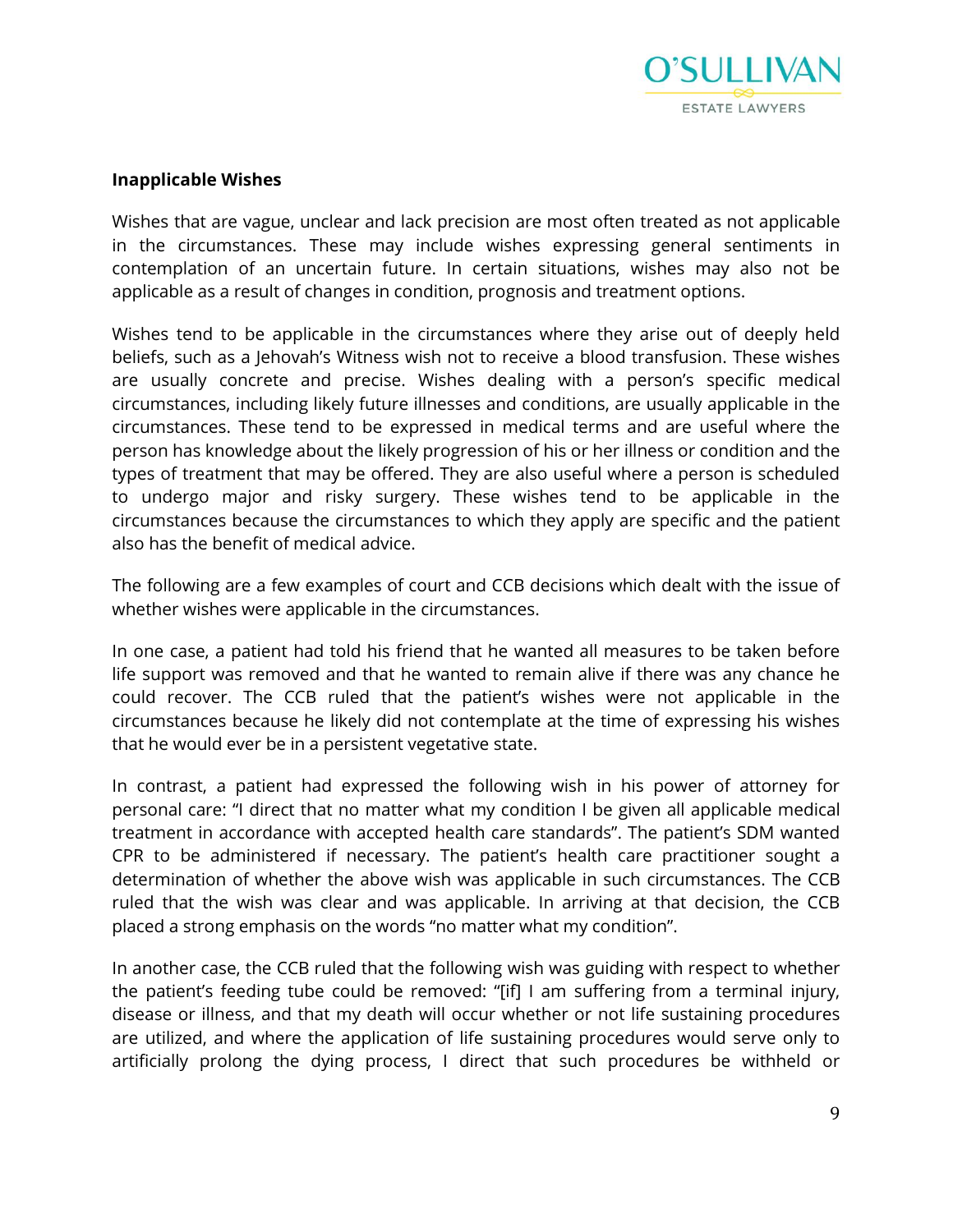

withdrawn, and that I be permitted to die naturally and with dignity". The patient was in a persistent vegetative state, but was not suffering from a "terminal injury, disease or illness". The CCB ruled that the above wish technically did not apply for that reason, but that it was nonetheless instructive. As a result, the SDM was able to provide consent to the removal of the feeding tube.

On a slightly different basis than the above cases, a court held that a patient's purported wish that she be allowed to die and not be kept alive by artificial or heroic measures was not valid. In that case, the patient was in a vegetative state with no chance of recovery. The patient's SDM refused to consent to the removal of life support because such would be in contravention of the patient's religious beliefs. Based on evidence regarding the patient's religious beliefs and evidence of the lawyer who drafted the patient's power of attorney for personal care, the court held that the patient did not know and approve of the end of life clause contained in her power of attorney for personal care. Therefore, the end of life clause was not valid and, as such, the patient's SDM was not required to consider that clause when deciding whether to provide or refuse consent to the removal of life support. In arriving at its decision, the court also noted that the written wishes in a power of attorney for personal care do not automatically prevail. Rather, they create a presumption that those are the wishes of the grantor, which can be rebutted by compelling extrinsic evidence to the contrary.

In a different context, the CCB ruled on two separate occasions that the wishes of two individuals were not applicable where the individuals did not want to be moved from their homes. In one of those cases, the individual had expressed the wish that she never wanted to live in a nursing home. The CCB ruled that the wish was not applicable in the circumstances because at the time it was made the patient never envisioned that she would be totally reliant on others for the care of her every need. In the other case, the individual had expressed the wish that she wanted to remain in her home upon becoming incapable. At the date of the hearing, the person required constant supervision and help with various aspects of daily living. The CCB concluded that the individual's wish was not applicable in the circumstances because it was too vague and because her current circumstances were not likely within her contemplation when she executed her power of attorney for personal care.

If it is unclear whether a prior wish is applicable in the circumstances, your SDM or health care practitioner may apply to the CCB for directions. Your health care practitioner may also apply to the CCB to challenge a decision made by your SDM based on your wishes if your health care practitioner doubts the applicability of those wishes. In most cases, it is typically the health care practitioner who applies to the CCB for guidance.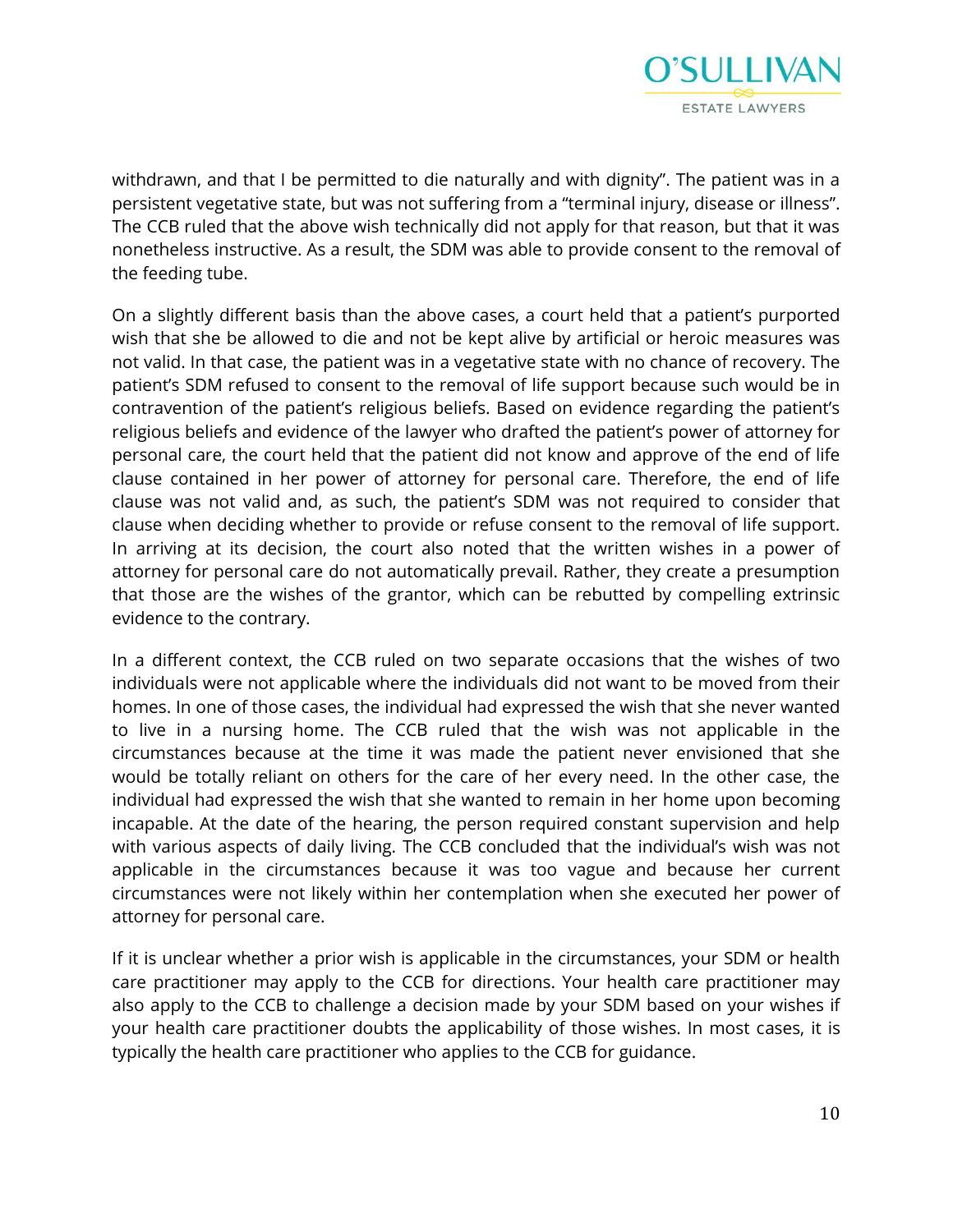

In addition, your SDM or health care practitioner may apply to the CCB for permission to depart from your prior wishes to refuse treatment. The CCB may grant permission where it is satisfied that you would likely consent, if capable, because of an improvement in the likely result of the treatment since the wish was expressed.

### **Assisted Dying**

Under the *Criminal Code*, assisting a person to die is a criminal offence. In 1993, the Supreme Court of Canada in *Rodriguez v. British Columbia (Attorney General)* was asked to determine whether the law against assisted dying should be struck down on the basis that it infringes certain rights and freedoms under the *Canadian Charter of Rights and Freedoms*  and is therefore unconstitutional. In a 5-4 decision, the Court upheld the law against assisted dying.

However, in *Carter v. Canada (Attorney General),* the Supreme of Canada reconsidered its decision in *Rodriguez.* In February 2015, the Court unanimously declared that the law against assisted dying is invalid to the extent that it prohibits physician-assisted death for a competent adult person who (1) clearly consents to the termination of life and (2) has a grievous and irremediable medical condition (including an illness, disease or disability) that causes enduring suffering that is intolerable to the individual in the circumstances of his or her condition. The Court suspended its declaration of invalidity for 12 months to provide Parliament, the provincial legislatures, and the physicians' colleges with time to develop a new legislative scheme to deal with assisted dying in the above circumstances.

On June 17, 2016, Parliament enacted Bill C-14, amending the Criminal Code to legalize medical assistance in dying ("MAID"), which includes both assisted suicide and voluntary euthanasia, if the criteria and procedural safeguards set out in s.241.2 of the Criminal Code are followed by the doctors or nurses involved.

Initially, there was a requirement for a person's natural death to be reasonably foreseeable in order for them to access MAID. However, Bill C-7 – An Act to amend the Criminal Code (medical assistance in dying) was passed, and the law has since been updated.

As of March 17, 2021, a person may receive MAID if they:

- are at least 18 years of age and capable of making decisions with respect to their health;
- have requested MAID voluntarily and not as a result of external pressure or undue influence;